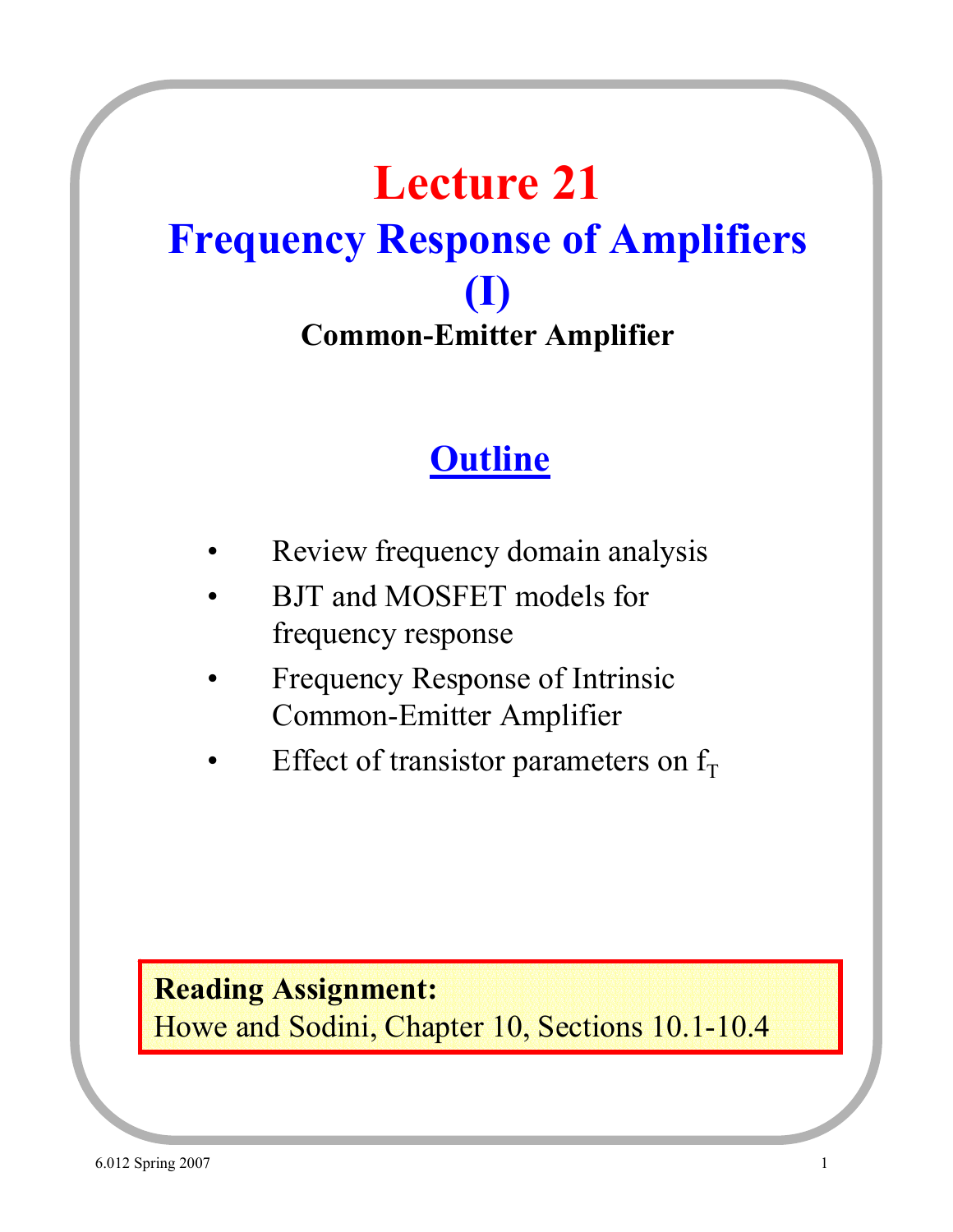# Phasor Analysis of the Low-Pass Filter **I. Frequency Response Review**

• Example:



Replacing the capacitor by its impedance,  $1 / (j\omega C)$ , we can solve for the ratio of the phasors  $V_{out}/V_{in}$ 

$$
\frac{V_{out}}{V_{in}} = \frac{1/j\omega C}{R + 1/j\omega C}
$$

$$
\frac{V_{out}}{V_{in}} = \frac{1}{1 + j\omega RC}
$$

•  $V_{out} \equiv$  Phasor notation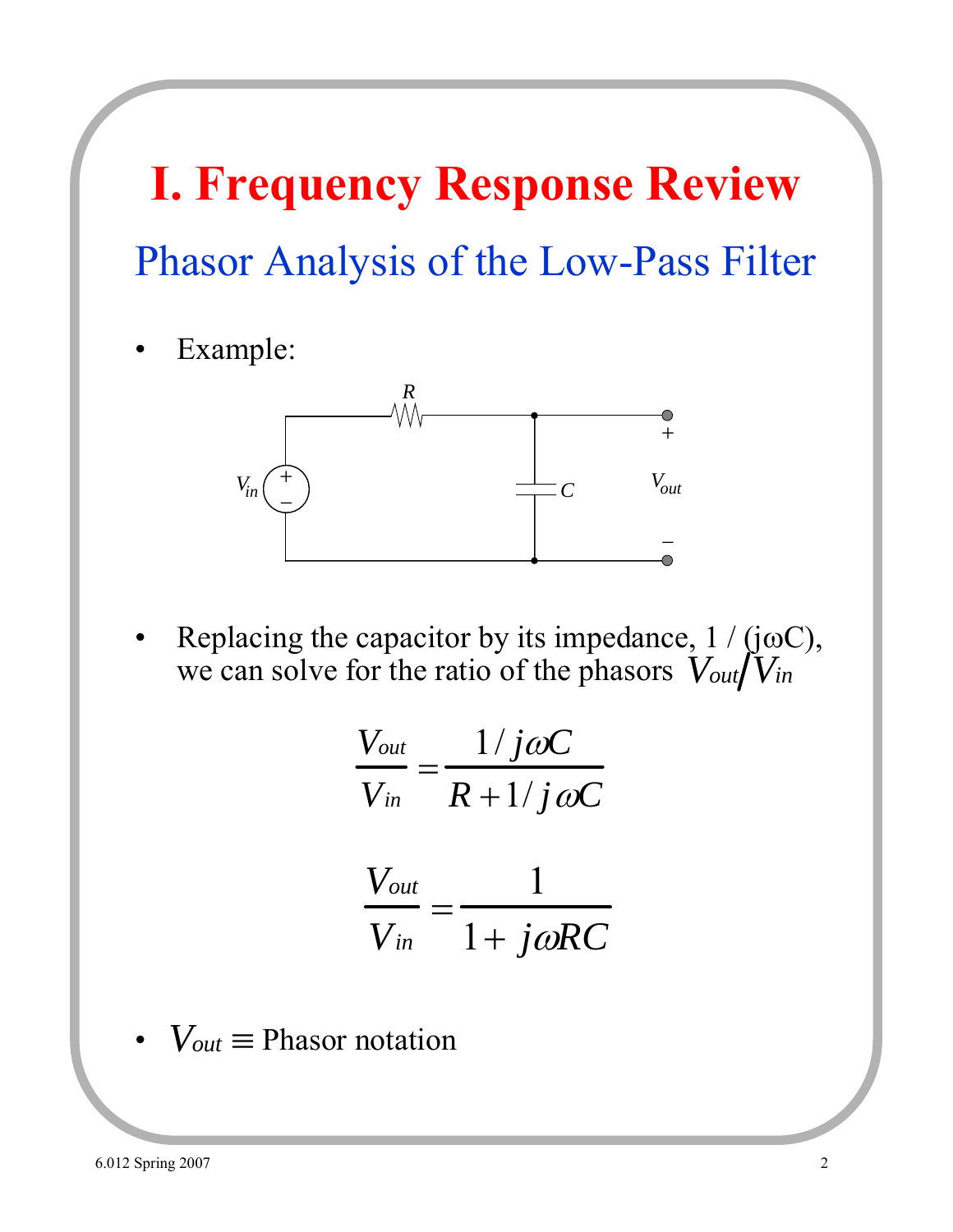### Magnitude Plot of LPF

•  $|V_{\text{out}}/V_{\text{in}}|$  --> 1 for "low" frequencies •  $\frac{1}{2}$   $\frac{1}{2}$   $\rightarrow$  0 for "high" frequencies *Vout* /*Vin Vout* /*Vin*



- The "break point" is when the frequency is equal to  $\omega_0 =$ 1 / RC
- The break frequency defines "low" and "high" frequencies.
- dB  $\equiv$  20 log x ----> 20dB = 10, 40dB = 100,  $-40dB = .01$
- At  $\omega_0$  the ratio of phasors has a magnitude of - 3 dB.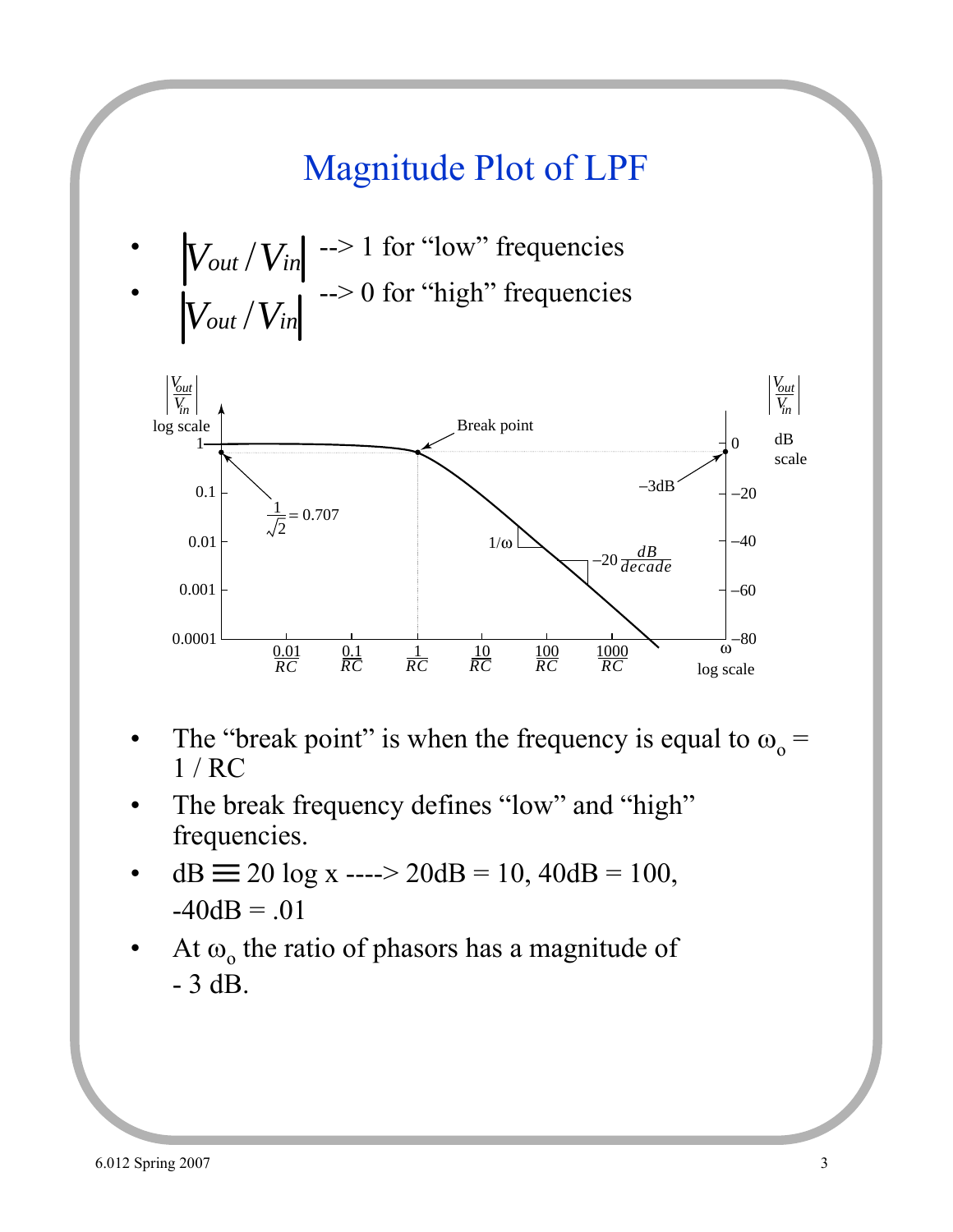# Phase Plot of LPF

- Phase ( $V_{\text{out}}/V_{\text{in}}$ ) = 0° for low frequencies
- Phase ( $V_{\text{out}}/V_{\text{in}}$ ) = -90° high frequencies.



- Transition region extends from  $\omega_0/10$  to  $10 \omega_0$
- At  $ω_0$  Phase = -45<sup>o</sup>

Review of Frequency Domain Analysis Chap 10.1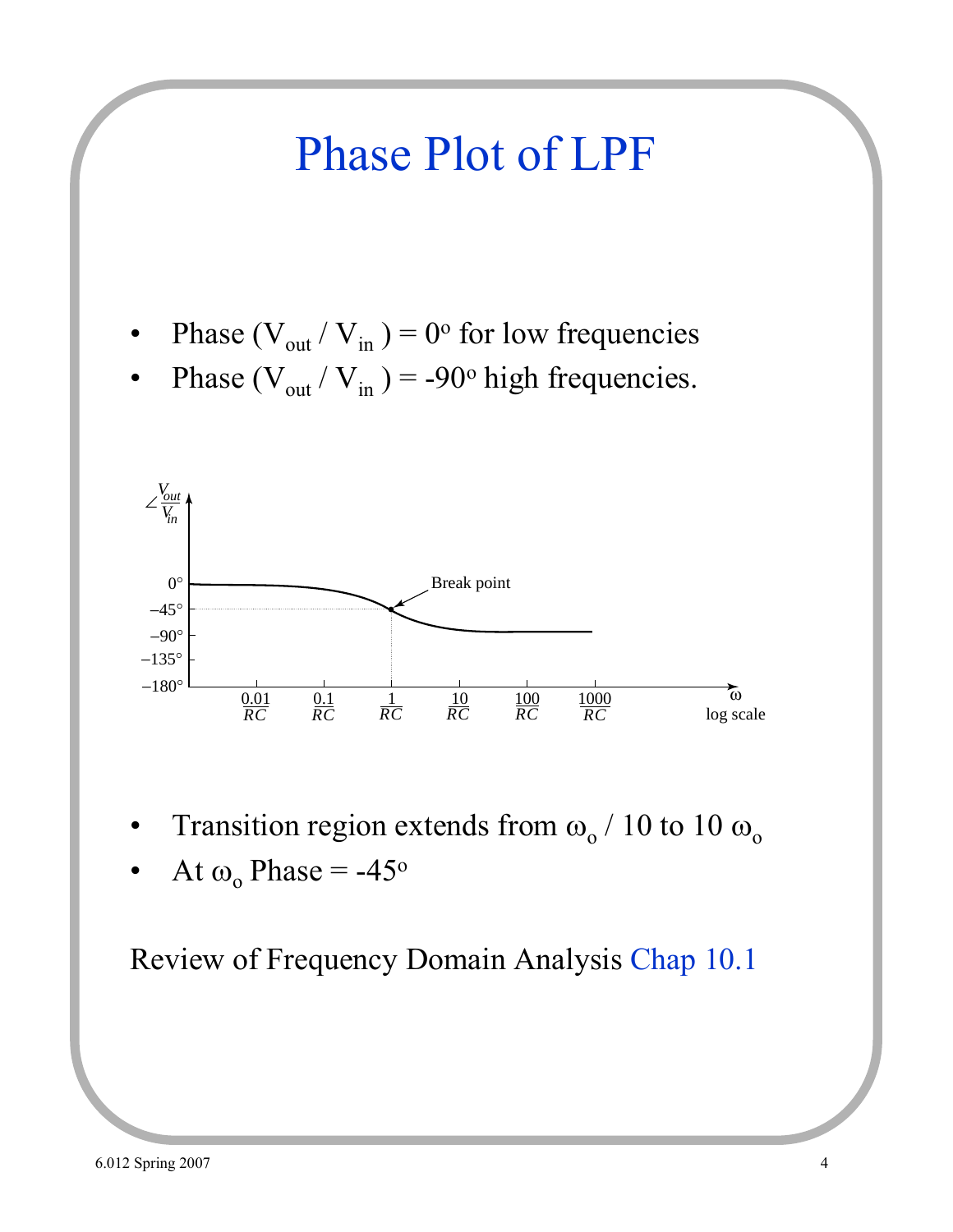# **II. Small Signal Models for Frequency Response**

#### Bipolar Transistor



#### MOS Transistor - VSB = 0



- Replace  $C_{gs}$  for  $C_{\pi}$
- Replace  $C_{gd}$  for  $C_{\mu}$
- Let  $r_{\pi}$  --->  $\infty$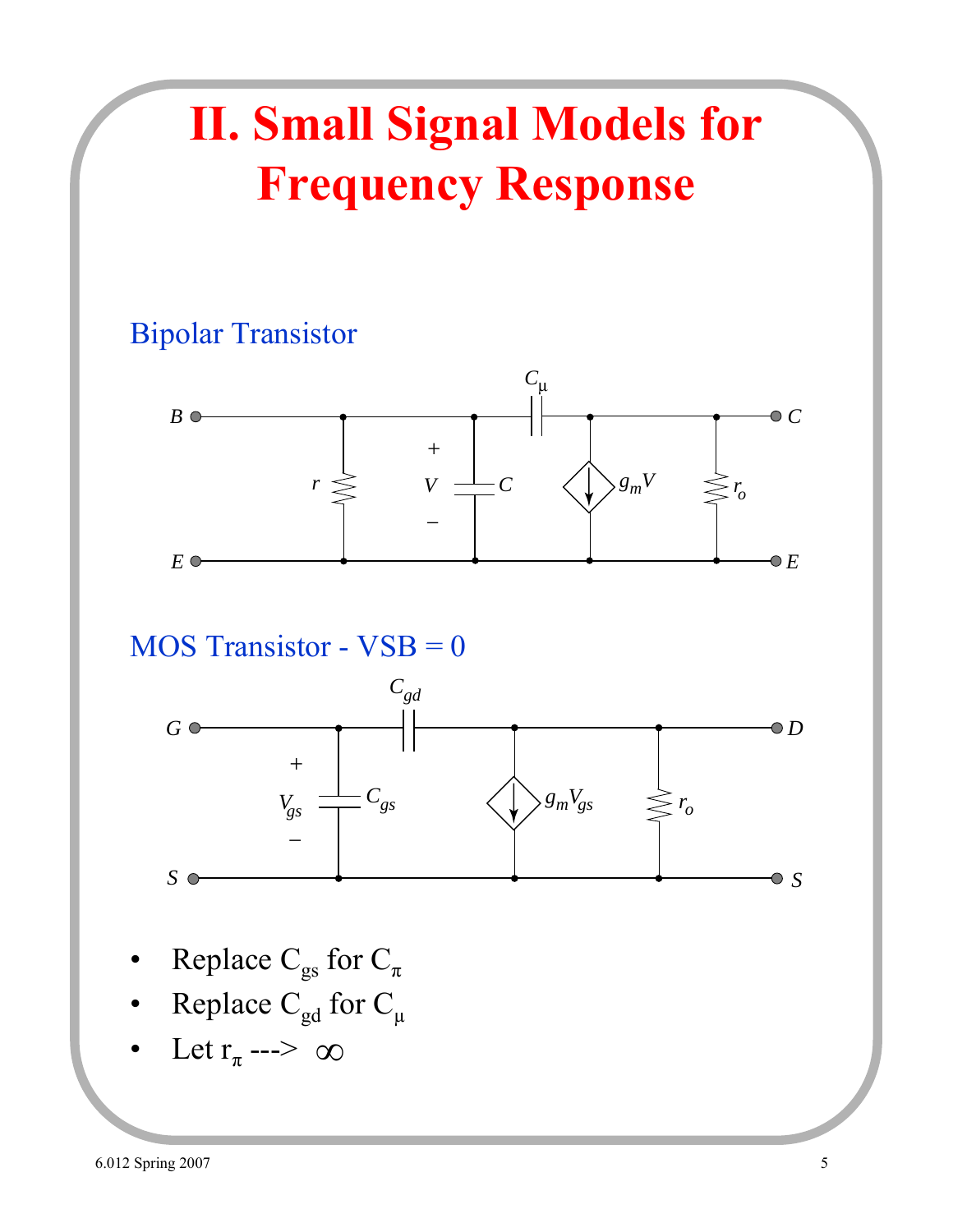## **III. Frequency Response of Intrinsic CE Current Amplifier**  $R_s$  --->  $\infty$  &  $R_t = 0$

Circuit analysis - Short Circuit Current Gain I<sub>o</sub>/I<sub>in</sub>



KCL at the output node:

$$
I_o = g_m V_{\pi} - V_{\pi} j \omega C_{\mu}
$$

KCL at the input node: • After Algebra  $I_{in} =$  $V_{\pi}$  $\overline{Z}_\pi$  $+V_{\pi} j \omega C_{\mu}$  where  $Z_{\pi} = r_{\pi}$ 1  $j\omega C$ <sub>π</sub>  $\int$  $\setminus$  $\vert \cdot$  $\mathcal{L}$  $\int$  $\vert$ *Io Iin* =  $g_{m}r_{\pi}\left(1-\frac{j\omega C_{\mu}}{2}\right)$ *gm*  $\overline{\phantom{a}}$  $\left( \begin{matrix} 1 \end{matrix} \right)$  $\overline{\phantom{a}}$  $\int$  $\overline{1+j\omega r_{\pi}\left(C_{\pi}+C_{\mu}\right)}$ =  $\beta_o \Bigg[ 1 - \frac{j\omega C_\mu}{\sigma}$ *gm*  $\sqrt{2}$  $\left( \begin{matrix} 1 \end{matrix} \right)$  $\overline{\phantom{a}}$  $\int$  $\overline{1+j\omega r_{\pi}\left(C_{\pi}+C_{\mu}\right)}$  $=\beta$ <sub>o</sub>  $1-j\frac{\omega}{\omega}$  $\omega_z^{}$  $1+j\frac{\omega}{\omega}$  $\omega_{_{p}}$  $\mathsf{L}$ ⎣ ⎢ ⎢ ⎢ ⎢ ⎢  $\overline{\phantom{a}}$ ⎦  $\begin{array}{c|c|c|c} \hline \multicolumn{1}{c|}{\textbf{1}} & \multicolumn{1}{c|}{\textbf{2}} \\ \multicolumn{1}{c|}{\textbf{3}} & \multicolumn{1}{c|}{\textbf{4}} \\ \multicolumn{1}{c|}{\textbf{5}} & \multicolumn{1}{c|}{\textbf{6}} \\ \multicolumn{1}{c|}{\textbf{6}} & \multicolumn{1}{c|}{\textbf{7}} \\ \multicolumn{1}{c|}{\textbf{7}} & \multicolumn{1}{c|}{\textbf{8}} \\ \multicolumn{1}{c|}{\textbf{9}} & \multicolumn{1}{c|}{\textbf{1}} \\$  $\omega_z =$ *gm*  $C_\mu$  $\omega_p^+$ 1  $\overline{r_{\pi}\left( C_{\pi}+C_{\mu}\right) }$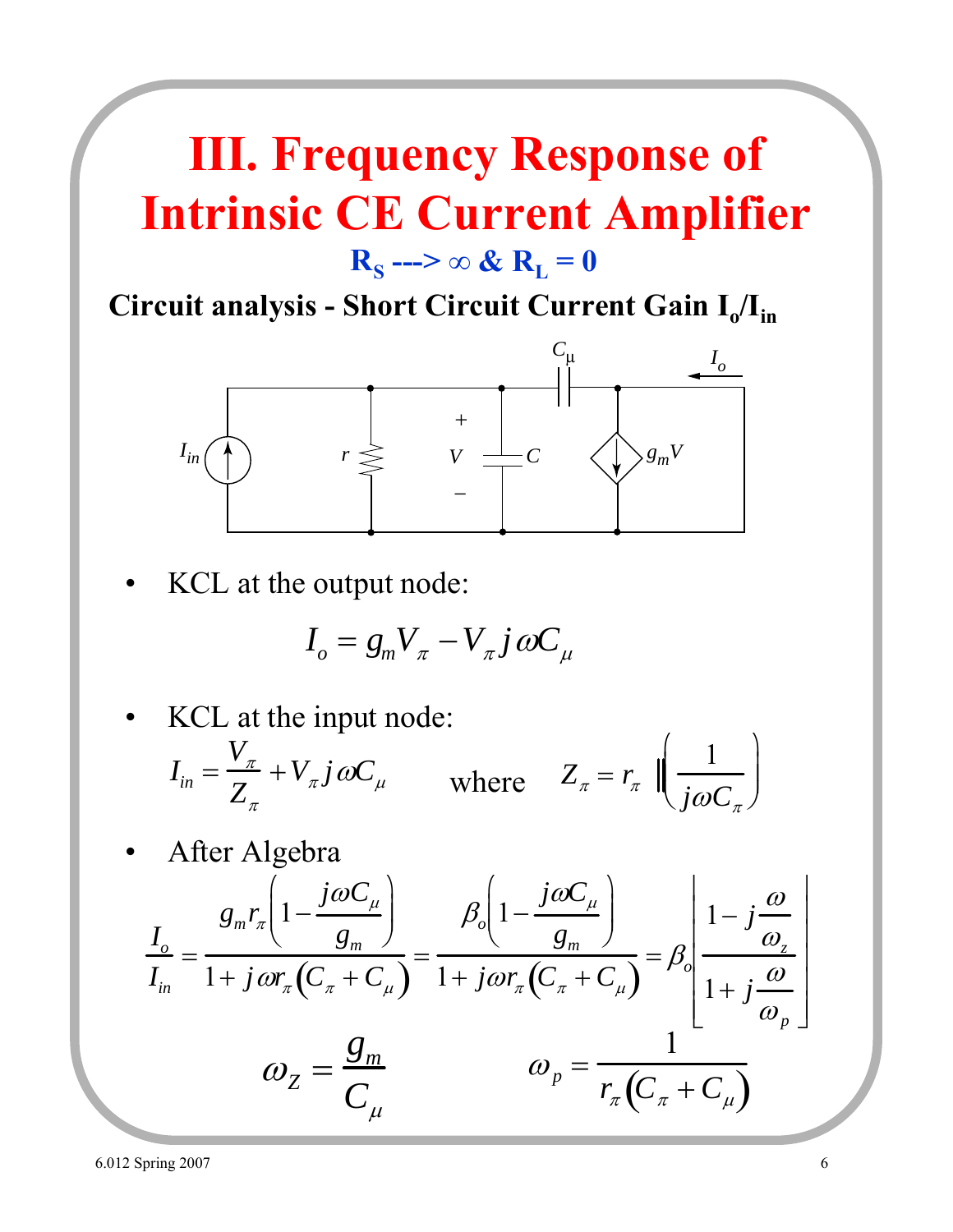### **Bode Plot of Short-Circuit Current Gain**



• Frequency at which current gain is reduced to 0 dB is defined at  $f_T$ .

$$
f_T = \left(\frac{1}{2\pi}\right) \frac{g_m}{\left(C_{\pi} + C_{\mu}\right)}
$$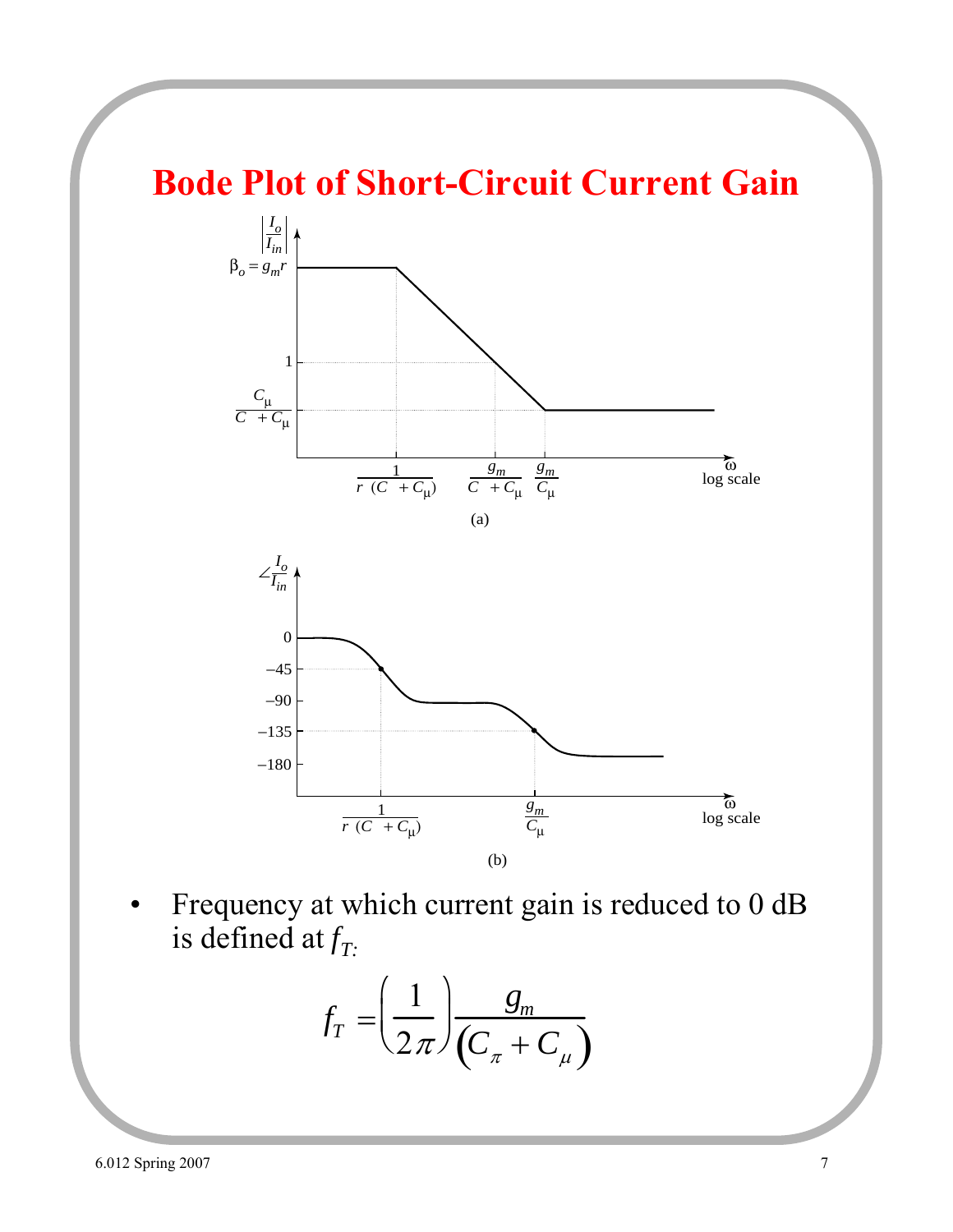### **Gain-Bandwidth Product**

When we increase  $\beta_0$  we increase  $r_\pi$  BUT we decrease the pole frequency---> Unity Gain Frequency remains the same



Examine how transistor parameters affect  $\omega_T$ 

• Recall

$$
C_{\pi} = C_{je} + g_{m} \tau_{F}
$$

The unity gain frequency is

$$
\omega_T = \frac{I_C/V_{th}}{(I_C/V_{th})\tau_F + C_{je} + C_{\mu}}
$$